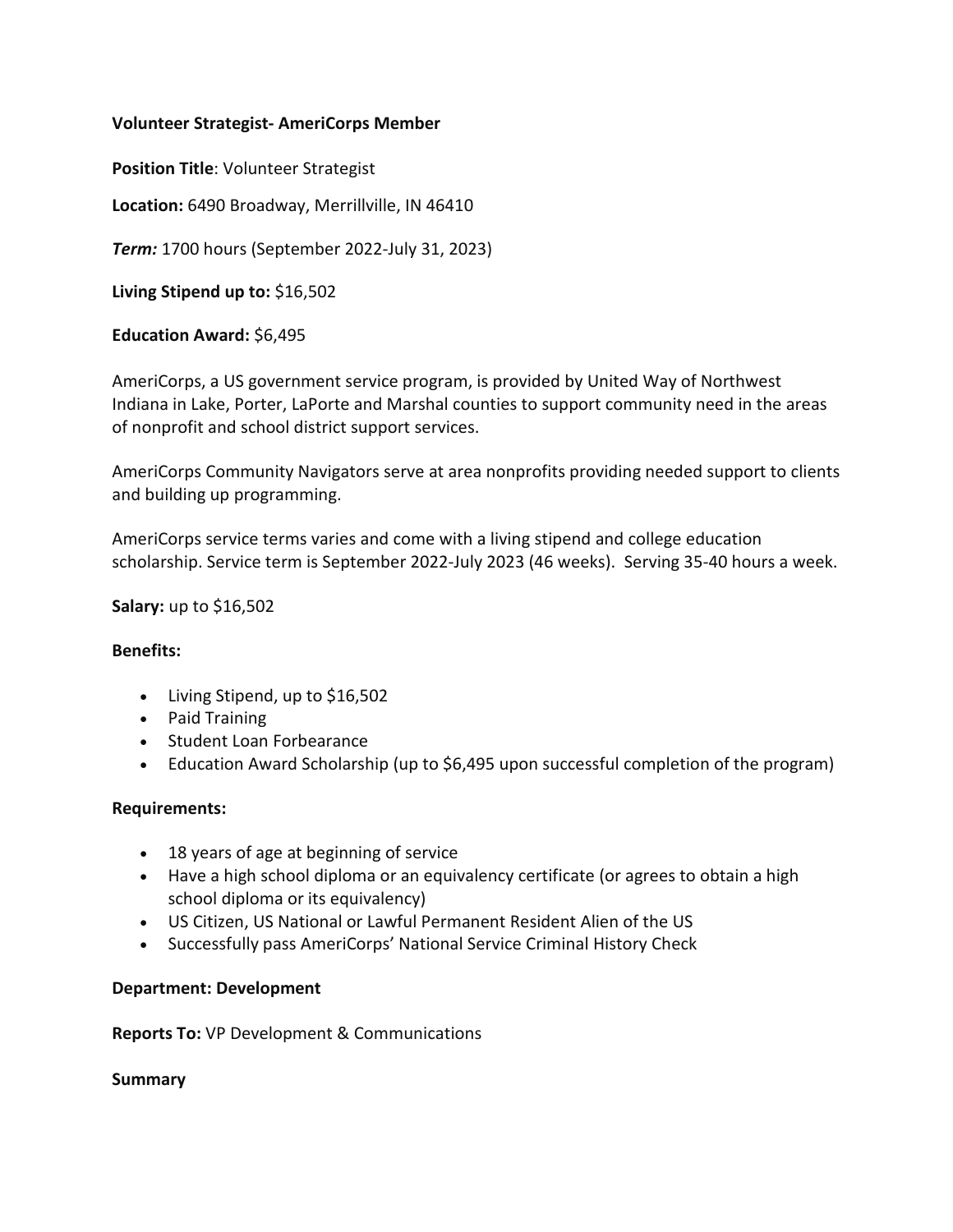The Food Bank of Northwest Indiana has a robust volunteer program hosting more than 4,000 volunteers annually. This is a new role that supports multiple departments and initiatives while promoting and advancing the mission of the organization. The role requires an individual who is enthusiastic and passionate about the work of the Food Bank of NWI to address hunger and food insecurity. The role is responsible for strategizing and developing all aspects of volunteer recruitment, engagement, training, management, cultivation, and retention. This position reports to the VP Development & Communications and the Volunteer Coordinator and works closely with Operations & Programming.

# **Essential Duties & Responsibilities**

- Collaborating with the Volunteer Coordinator
- Leading aspects of volunteer coordination
- Assisting in the recruiting, training, and supervising of new volunteers daily for operations, programming, special events, and other initiatives
- Assisting in the management of departmental volunteer needs
- Assisting in matching the needs of the Food Bank of NWI with volunteer skillsets
- Assisting in the collection of volunteer information, availability, and skills, and maintaining an up-to-date database
- Using marketing tools such as outreach programs, e-mails, and volunteer databases
- Keeping new and existing volunteers informed about the organization and volunteer opportunities
- Assisting in the preparation of codes of conduct and operating procedures to uphold the organization's values
- Assisting in the organization's marketing and communication strategies
- Assisting in the organizing, tracking, and reporting volunteer data, as required for reports, grants, etc.
- Assisting in the cultivation of community partnerships
- Assisting in the creation of organizational archives
- Assisting with volunteer orientation and on-going training

## **QUALIFICATIONS**

- Bachelor's degree
- Professional work experience
- Proficiency in use of computers with Windows based systems (Word, Excel, etc.)
- Ability to lift 50 pounds
- Excellent written, oral, and training skills
- Ability to work with all departments
- Valid, unrestricted driver's license with insurable clean driving record
- Strong organizational and time management skills with emphasis on accuracy and attention to detail
- Ability to manage multiple tasks, work under pressure, meet deadlines